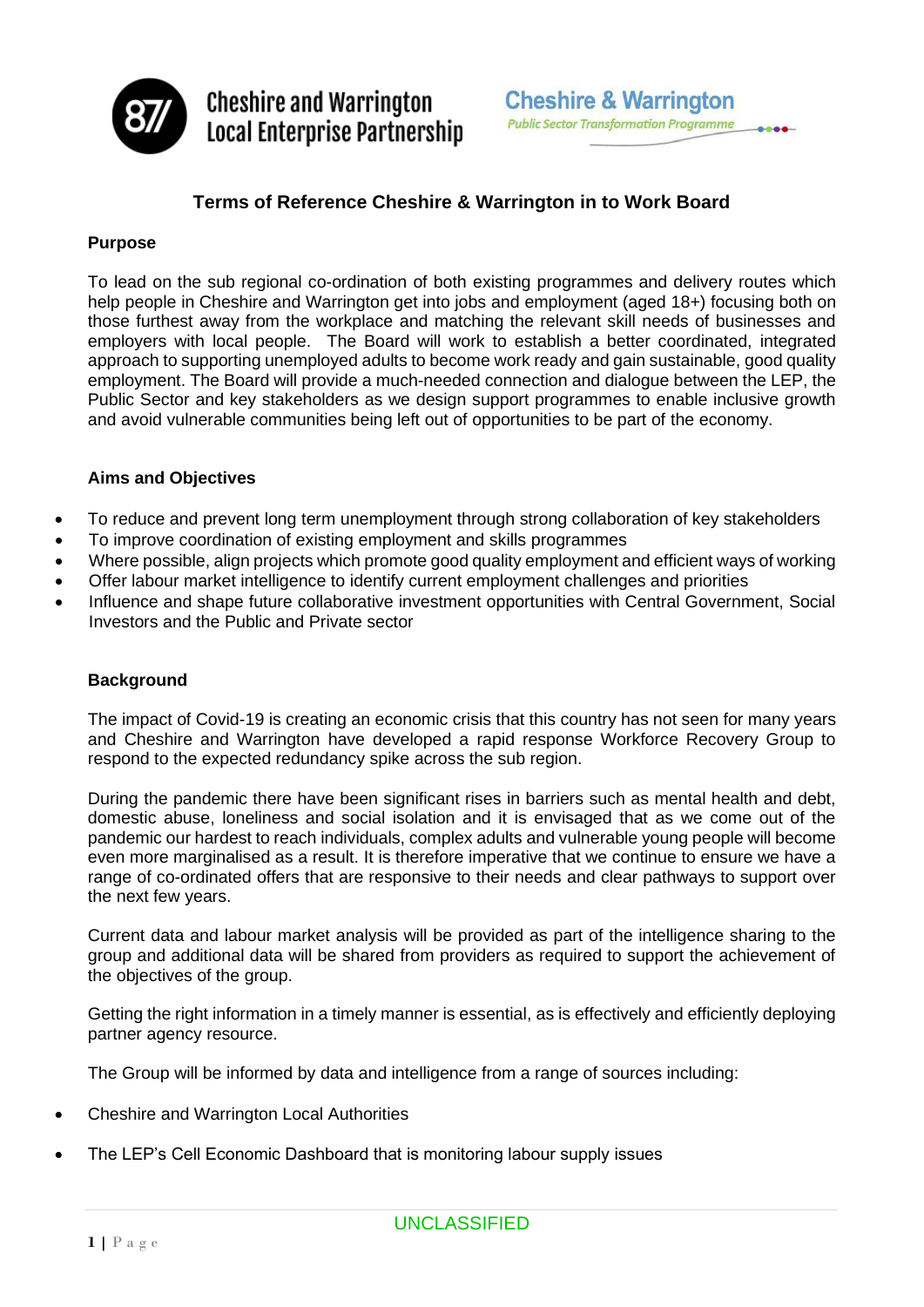- The Local Industrial Strategy which has been informed by a wealth of information about the underlying strengths and weaknesses of the local economy - both sectors and places. This longerterm direction remains intact.
- The Cheshire and Warrington Data and Labour Market Steering Group that has commissioned a series of reports including on the adult workforce, young people the way employers' demand for skills has changed in response to Covid-19 and the supply of skills training.
- Partner data, intelligence and sector trends

The Group will not include those at risk of being made redundant or those who have recently been made redundant. This will be the remit of the newly established Workforce Recovery Group. However it is imperative that the Into Work Board remains intrinsically linked with both the Workforce Recovery Group, the Cheshire and Warrington Data and Labour Market Steering Group, the Economic Recovery Cell and SCG Recovery Cell Group established as part of the emergency response to Covid-19, to ensure dovetailing of opportunities and flow of support to those who may become long term unemployed and face complex barriers as a result.

#### **Responsibilities**

This Board will provide oversight and direction for the network of Partners delivering work support programmes across Cheshire & Warrington.

The Board will be committed to working together to ensure a joined-up pathway for customers to make the most of learning and support opportunities within a positive health framework, so that unemployed resident's get back into employment as quickly as possible. The group will also look to identify ways of promoting good quality employment, supporting residents experiencing in-work poverty and developing pay progression models with employers and businesses.

- Utilise current data and intelligence to ensure rapid and co-ordinated responses to provision within existing and new programmes to meet new and emerging demands of vulnerable young people, complex adults and long term unemployed.
- Drive the practical implementation of multi-agency Employment and Skills models based in communities which promote the integration of services and the sharing of good practice between organisations and contribute to overall reductions in long term unemployment.
- Coordinate the deployment of resources to maximise integration and co-ordination of partner services, including Early Help, Young Peoples Service, Complex/Troubled Families delivery and work with vulnerable adults.
- Work together on creating improved pathways and solutions to support the most vulnerable individuals, including those with complex problems, health conditions or disabilities. This will include collaboration with employer/business facing teams and structures to ensure all residents are considered as part of expansion/inward investment discussions.
- Promote "Fair Employment" across the sub-region in line with priority groups identified through local needs analysis and evidence from the Public Sector Transformation cohort.

Areas that the Board will focus on improving are;

- $\triangleright$  Employment of local unemployed people who have the capacity to work
- $\triangleright$  Employment of young people, with a focus on apprenticeships
- $\triangleright$  The use of apprenticeships to support adults to return to work
- $\triangleright$  Employment of adults with disabilities and/or learning difficulties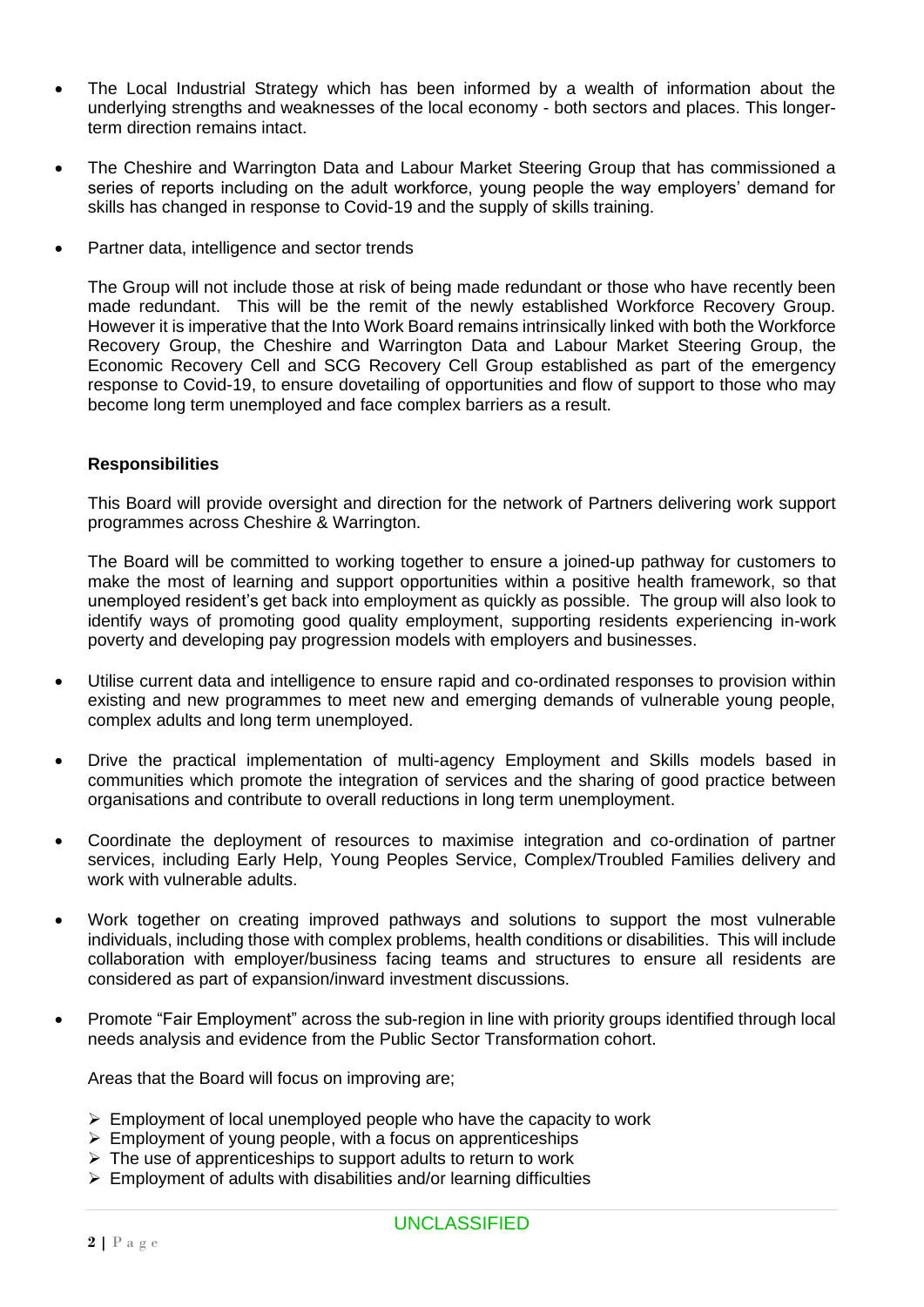- $\triangleright$  Employment of adults and support to young people who have diagnosed and self-reported mental health conditions
- ➢ Supporting Offenders in to work
- $\triangleright$  Supporting victims of abuse and trauma in to work
- $\triangleright$  Progression from low pay
- ➢ Armed Forces Covenant
- Collaborate on dovetailing funding streams to ensure the best experience for the customer and maximising impact, including identification of ESF and other external funds
- Facilitate the sharing of information about individuals where possible to promote intelligence-led delivery and promote a better service to the customer, utilising the skills and expertise of the voluntary sector in creating solutions
- Work closely with housing provider partners to maximise the impact of the contributory services element of their housing management contracts with regards to skills development and employment of tenants.
- Deliver appropriate actions as set out in Public Sector Reform strategy for Cheshire & Warrington
- Be involved in considering and supporting the wider devolution opportunities in the sub region, including the proposed sub-regional commissioning of the Adult Education Budget (AEB)
- Explore opportunities for cross-border working, for example support for offenders leaving HMP Berwyn

## **Decision Making**

This Board should have the ability to commit resources, to lobby, to support and steer the objectives of the local agencies and associated programmes, creating a more joined up multi agency approach to supporting out of work residents, those in work on low pay and to implement change.

#### **Governance**

The Into Work Board will;

- 1) Report on progress and performance to the C&W Management & Leaders Board against activities outlined in the inclusive growth portfolio for the sub region
- 2) Report on progress and performance to the LEP Employment and Skills Board
- 3) Work closely with the Health and Wellbeing Boards to support priorities across Health integration
- 4) Work closely with the Public Service Reform Board for C&W but also link into local inclusive employment/welfare to work groups in each place.

#### **Membership**

The Cheshire & Warrington Into Work Board will be bring together senior managers from key strategic agencies across Cheshire & Warrington that have a remit to; support unemployed individuals, particularly those facing multiple barriers and support those individuals in low quality employment.

The Board will be chaired by Sonia Bassey MBE, Director of Public Sector Transformation. The work of the Board will be accountable to the Workforce Recovery Group and Cheshire & Warrington Management Board and Leaders Board